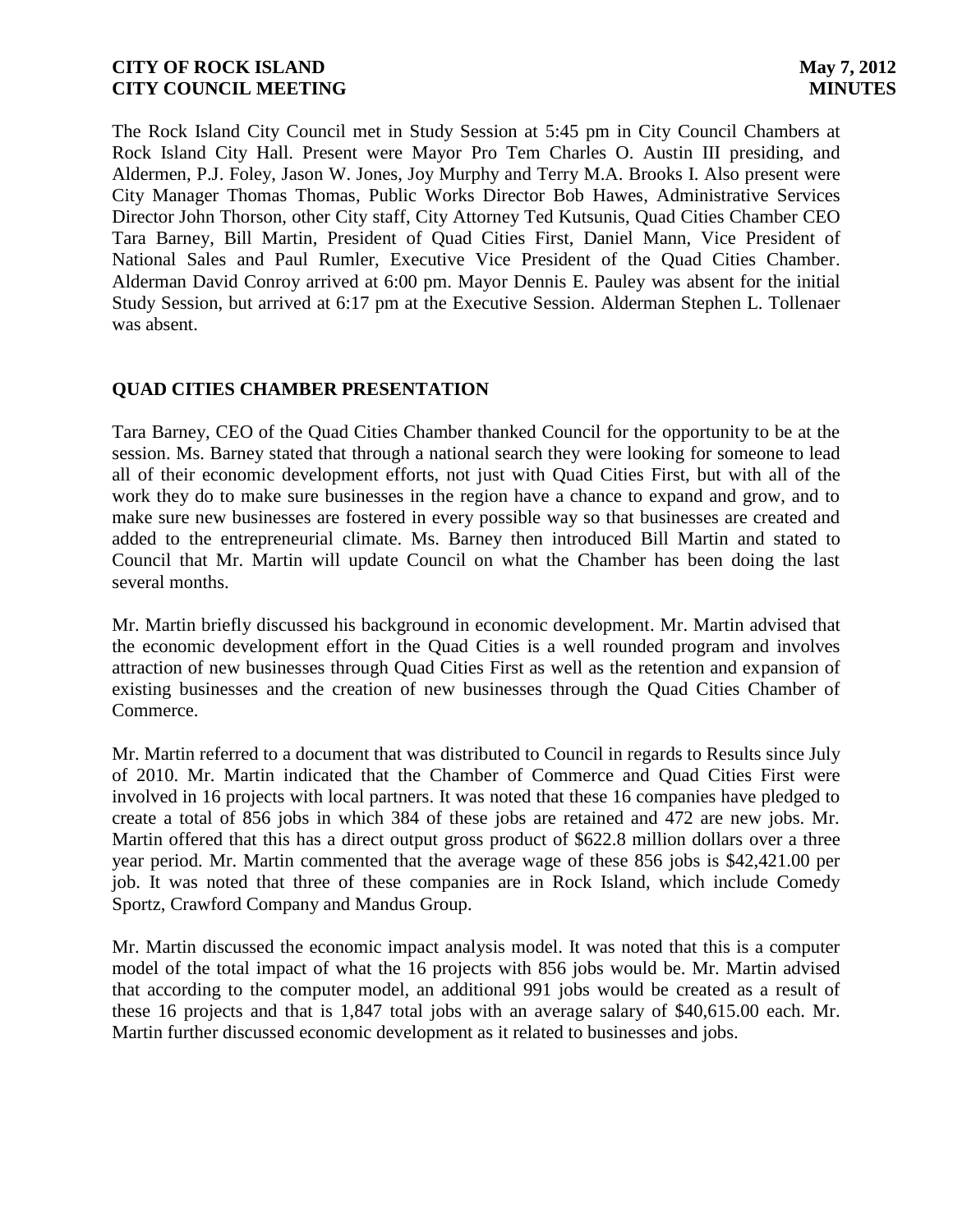Mr. Martin indicated that on Wednesday, May 16<sup>th</sup> at St. Ambrose University, the Quad Cities Chamber will hold their 2012 Small Business of the Year and Outstanding Small Business Leader awards.

Mr. Martin then showed a brief video of a young professional's group called the Network.

Council discussed economic development as it related to the possible increase in the minimum wage in Illinois to \$10.00 per hour.

Chamber Executive Vice President Paul Rumler stated that the Quad Cities Chamber has been advocating for some serious reforms in Illinois. It was noted that they are focused on Medicaid and pension reform. Mr. Rumler indicated that the Quad Cities Chamber is being cautious and has voiced concerns in Springfield, Illinois and locally that they not move forward in advancing the minimum wage to a dollar value that is \$2.75 more than the national rate. Council further discussed this issue.

Council also discussed education as it related to Associate degrees and Bachelor degrees in regards to the high rate of Associate degrees in the Quad Cities compared to the very low rate of Bachelor degrees in the Quad Cities compared to the national average. Mr. Rumler further discussed this issue. Council further discussed Mr. Martin's presentation.

# **EXECUTIVE SESSION**

A motion was made by Alderman Foley and seconded by Alderwoman Murphy to recess to Executive Session on matters of Litigation. The motion carried on a roll call vote. Those voting Aye being, Alderman Foley, Alderman Jones, Alderwoman Murphy, Alderman Austin, Alderman Brooks and Alderman Conroy; those voting No, none. The meeting was recessed at 6:13 pm. Mayor Pauley arrived at 6:17 pm and Alderman Tollenaer was absent.

Mayor Pauley reconvened the regular meeting at 6:25 pm.

### **ADJOURNMENT**

A motion made by Alderman Conroy and seconded by Alderman Jones to adjourn the meeting carried by the following Aye and No vote. Those voting Aye being, Alderman Foley, Alderman Jones, Alderwoman Murphy, Alderman Austin, Alderman Brooks and Alderman Conroy; those voting No, none. The meeting was adjourned at 6:26 pm.

\_\_\_\_\_\_\_\_\_\_\_\_\_\_\_\_\_\_\_\_\_\_\_\_\_\_\_\_\_\_ Aleisha L. Patchin, City Clerk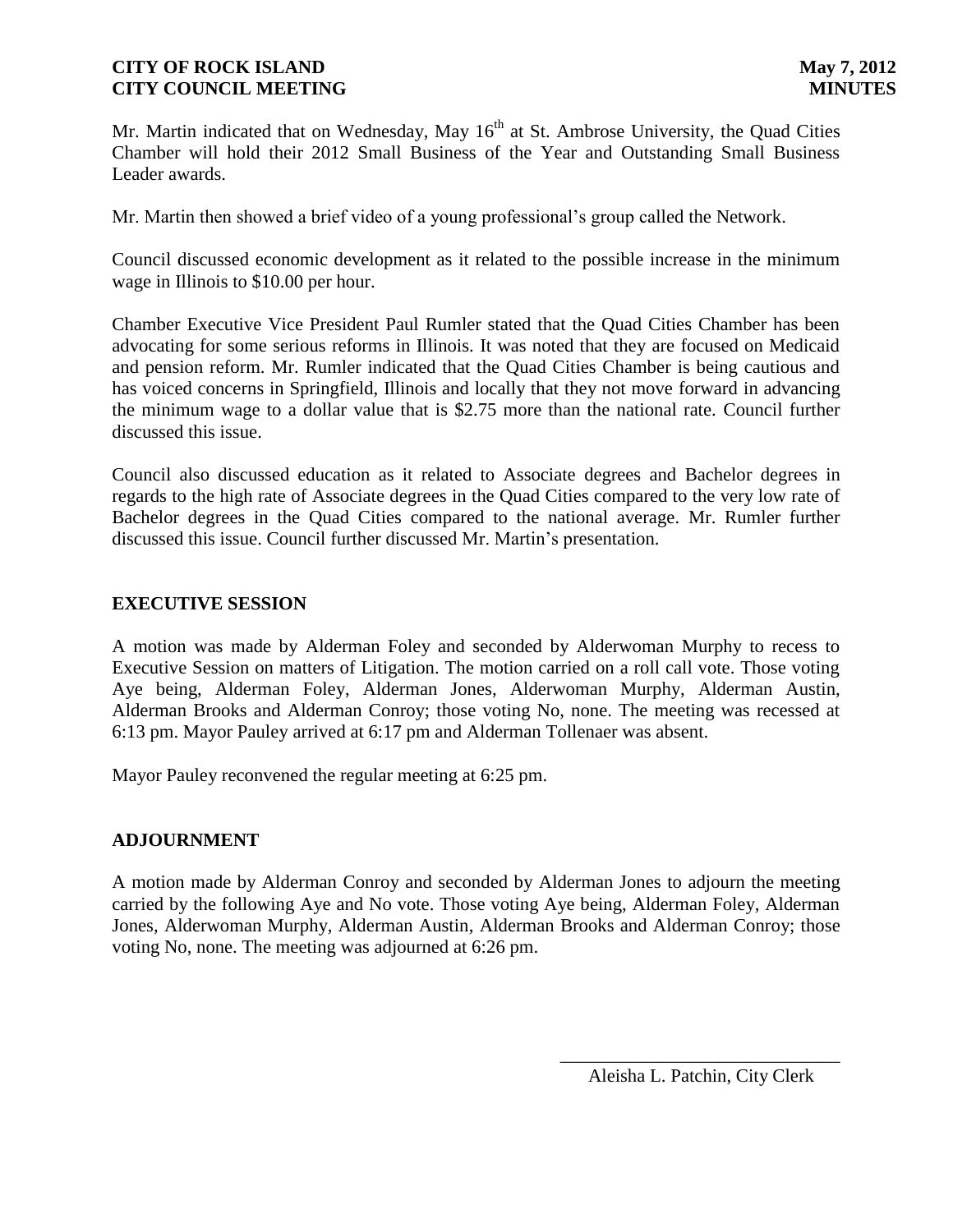Rock Island City Council met in regular session at 6:45 pm in Council Chambers of Rock Island City Hall. Present were Mayor Dennis E. Pauley presiding, and Aldermen, P. J. Foley, Stephen L. Tollenaer, Jason W. Jones, Joy Murphy, Charles O. Austin III, Terry M.A. Brooks I and David Conroy. Also present were City Manager Thomas Thomas and City Attorney Ted Kutsunis.

### **Introductory Proceedings**

Mayor Pauley called the meeting to order and led in the Pledge of Allegiance. Alderman Brooks gave the Invocation.

### Agenda Item #5 **Minutes of the meeting of April 23, 2012.**

A motion was made by Alderman Austin and seconded by Alderman Foley to approve the Minutes of the meeting of April 23, 2012 as printed. The motion carried by the following Aye and No vote; those voting Aye being, Alderman Foley, Alderman Tollenaer, Alderman Jones, Alderwoman Murphy, Alderman Austin, Alderman Brooks and Alderman Conroy; those voting No, none.

### Agenda Item #6 **Update Rock Island by Mayor Pauley.**

Mayor Pauley stated that the Broadway Mother's Day Tour of Homes is back. It was noted that the tour is scheduled from 11:00 am to 4:00 pm on Sunday, May  $13<sup>th</sup>$ . The Mayor offered that it will feature five homes in the historic district dating to the  $19<sup>th</sup>$  and early  $20<sup>th</sup>$  centuries. Mayor Pauley indicated that admission is \$10.00 per person at the door or through Pay Pal. It was noted that for more information, please go to [www.broadwaydistrict.org](http://www.broadwaydistrict.org/) or call (309) 786-1307.

Mayor Pauley advised that The District and MidCoast Fine Arts present Gallery Hop on Friday, May 11, 2012 from 5:00 pm to 9:00 pm, which is an open house in downtown Rock Island. The Mayor added that Gallery Hop showcases local artists in over 20 locations that include galleries, restaurants, shops and hot spots in downtown Rock Island. Mayor Pauley offered that it is fun, casual, and it's where you can find unforgettable items for yourself, that someone special, and don't forget Mom. Mayor Pauley stated that jewelry, photography, woodwork, glass, paintings, book signings, sculpture and performance art will all be featured. Mayor Pauley added that you can talk with the artists, indulge your senses, shop and watch live demonstrations.

Mayor Pauley stated that you can treat Mom and the whole family to a special Mother's Day concert for a good cause on Sunday, May 13<sup>th</sup> in beautiful Schwiebert Riverfront Park in downtown Rock Island. Mayor Pauley commented that the event is hosted by Rock Island Parks and Recreation and it features five bands, children's activities, food, adult beverages and soft drinks. It was noted that proceeds benefit the ALS Division of the Muscular Dystrophy Association of Eastern Iowa and Western Illinois. Mayor Pauley stated that the gate opens at noon, with admission at \$10.00 for adults (cash only) and free for children 12 and under.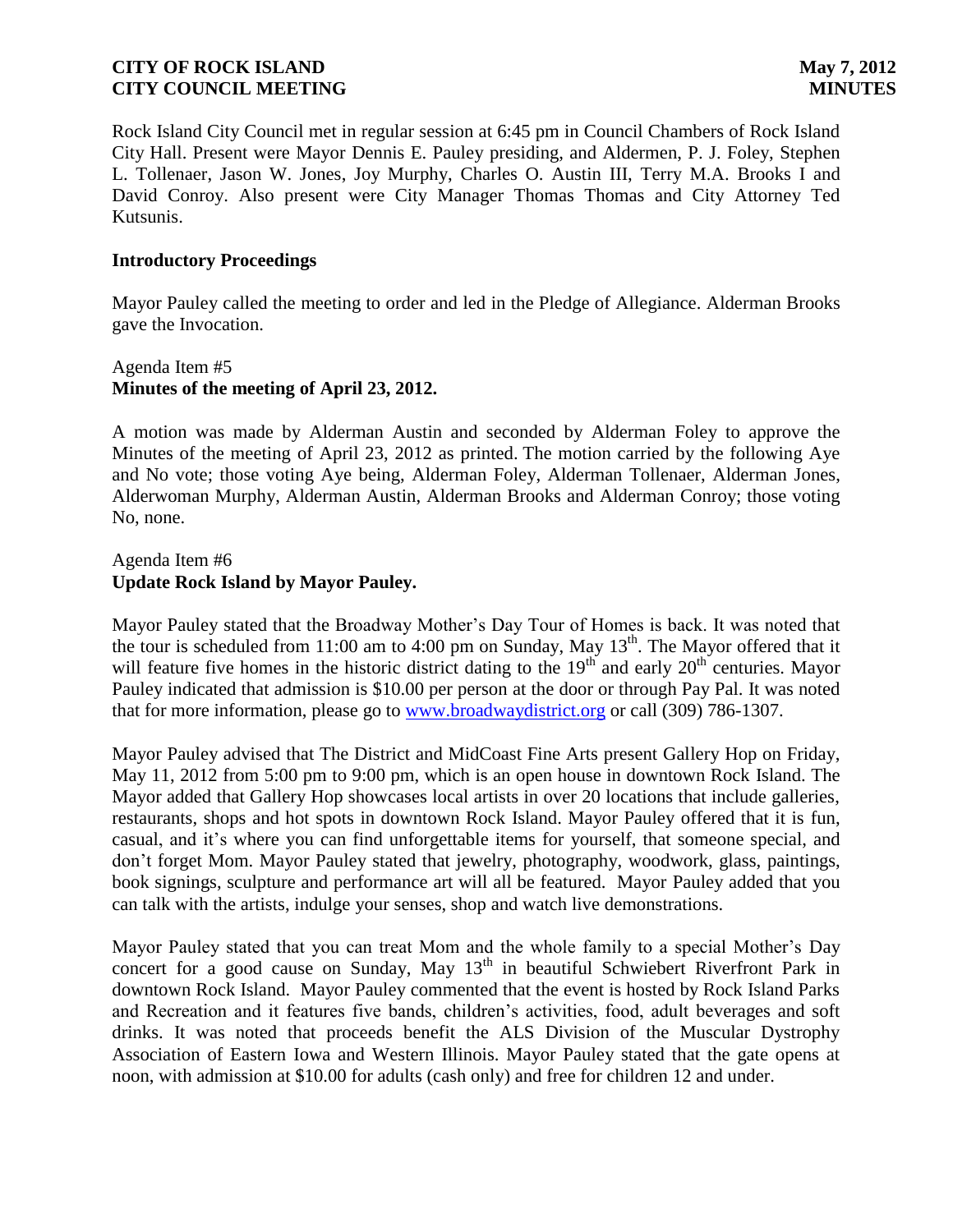Mayor Pauley advised that on April 20, 2012, two new firefighters graduated from the academy at the Illinois Fire Service Institute in Champagne, Illinois. Mayor Pauley stated that the sixweek academy presents both physical and academic challenges. Mayor Pauley advised that at the academy, all recruits compete for two distinguished awards. The Mayor added that the "Doc Eskridge" award is given out for academic excellence and the "Clark Rutledge" award is given out for best overall firefighter for that academy. It was noted that Firefighter Thomas Drummond came close to receiving the Doc Eskridge award for academic excellence, missing it by only 0.2 points. Mayor Pauley stated that Firefighter Scott Ketner received the Clark Rutledge award for best overall firefighter. It was noted that Fire Chief Jim Fobert commented that "This is a testament of their dedication and hard work, as well as an example of the quality of personnel we have been able to bring on the RIFD team. We are pleased to have them representing the City of Rock Island."

Mayor Pauley stated do you know someone that deserves to be recognized for what they do for the community? If so, this is your opportunity to nominate them for the 2012 Citizen of the Year Awards, sponsored by the Mayor and City Council. The Mayor commented to please include their address and telephone number so they may be contacted. Mayor Pauley added that it is important to include your name and telephone number so we may contact you for additional information if necessary. Mayor Pauley advised that the deadline for receiving nominations is June 11, 2012. The Mayor commented that you may nominate more than one person for the award. It was noted to please be sure to complete the information on the form. Mayor Pauley offered that if you have questions, please call Committee Co-Chairpersons/Aldermen Chuck Austin at 786-6978 or Joy Murphy at 721-3254 or City Clerk Aleisha L. Patchin at 732-2010.

### Agenda Item #7 **Proclamation declaring the month of May as QC Bike Month**.

 Mayor Pauley read the Proclamation. Mr. Dean Mathias accepted the Proclamation. Mr. Mathias thanked the Mayor and Council for the Proclamation. Mr. Mathias mentioned that the City spearheaded the effort in regards to bike lanes and the Bikeways Plan. Mr. Mathias made several suggestions for expanding bike lanes and also suggested a Ward ride in the City.

### Agenda Item #8

**Public Hearing on a request from Joyce Bogguess (Heaven's Delight Restaurant) for an amendment to an existing Special Use Permit to change the Special Use Permit business owner from Monique Morris to Heaven's Delight, owned by Joyce Bogguess at 1728 9th Street.**

Mayor Pauley closed the regular meeting at 6:56 pm and opened a Public Hearing on a request from Joyce Bogguess (Heaven's Delight Restaurant) for an amendment to an existing Special Use Permit to change the Special Use Permit business owner from Monique Morris to Heaven's Delight, owned by Joyce Bogguess at 1728 9<sup>th</sup> Street.

Ms. Joyce Bogguess and Mr. Gary Bogguess of 1728 9<sup>th</sup> Street stepped forward.

Ms. Bogguess stated that they will be preparing and selling fast food.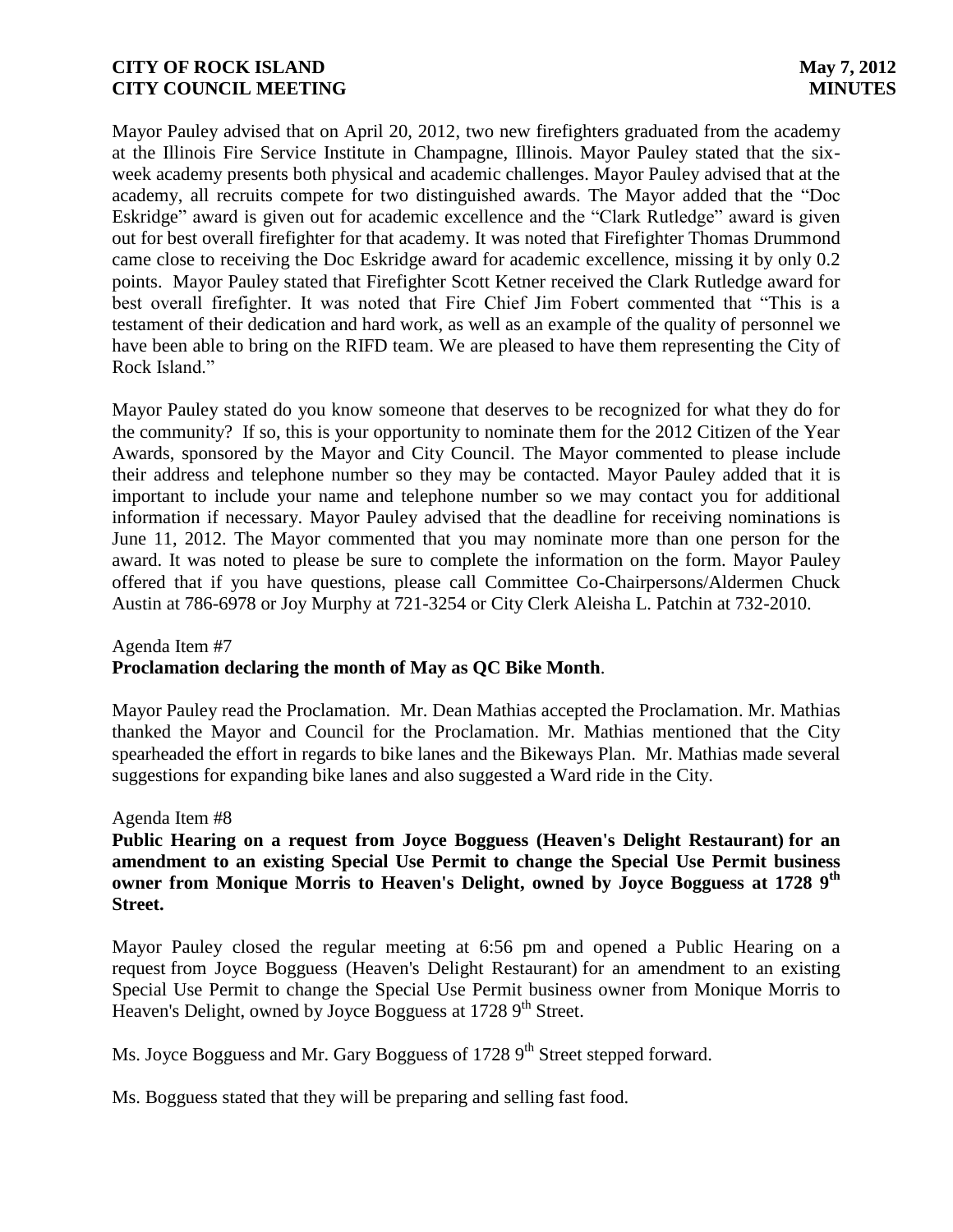Mayor Pauley clarified that Ms. Bogguess just wants to change the name to Heaven's Delight, owned by Joyce Bogguess. Ms. Bogguess responded yes.

Mr. Bogguess stated that they offer hamburgers, Cornish fried hens, fried ribs, fried chicken skins and they provide prompt service.

Mayor Pauley inquired as to whether there was anyone who wished to speak in favor of the Special Use Permit application. No one stepped forward.

Mayor Pauley then inquired as to whether there was anyone who wished to speak in opposition to the Special Use Permit application. No one stepped forward.

With no one present to speak in favor of or in opposition to the Special Use Permit application, Mayor Pauley closed the Public Hearing and reconvened the regular meeting at 7:01 pm.

It was moved by Alderman Austin and seconded by Alderman Brooks to approve the amendment to the special use permit as recommended and refer to the City Attorney for an ordinance changing the business name to Heaven's Delight, owned by Joyce Bogguess. The motion carried by the following Aye and No vote: those voting Aye being, Alderman Foley, Alderman Tollenaer, Alderman Jones, Alderwoman Murphy, Alderman Austin, Alderman Brooks and Alderman Conroy; those voting No, none.

# Agenda Item #9 **CLAIMS**

It was moved by Alderman Austin and seconded by Alderwoman Murphy to accept the following reports and authorize payments as recommended.

Discussion followed. Alderman Tollenaer inquired about item (c). Alderman Tollenaer advised that he thought there was a maximum payout under the Sanitary Lateral Repair Program and believed it was an \$8,000.00 fee. Alderman Tollenaer stated that he did not understand why the City was paying that amount in item (c).

Public Works Director Bob Hawes advised that the amount the City pays is limited at \$8,000.00; \$4,000.00 for the plumbing bill and \$4,000.00 for surface restoration. Mr. Hawes stated that the City pays the contractor the full amount. Mr. Hawes added that the amount over the program limits are billed to the property owner, but the actual contactor is working for the City.

After discussion, the motion carried by the following Aye and No vote; those voting Aye being, Alderman Foley, Alderman Tollenaer, Alderman Jones, Alderwoman Murphy, Alderman Austin, Alderman Brooks and Alderman Conroy; those voting No, none.

a. Report from the Administrative Services Department regarding payment in the amount of \$3,236.14 to Brenda Spicer for General Liability claim.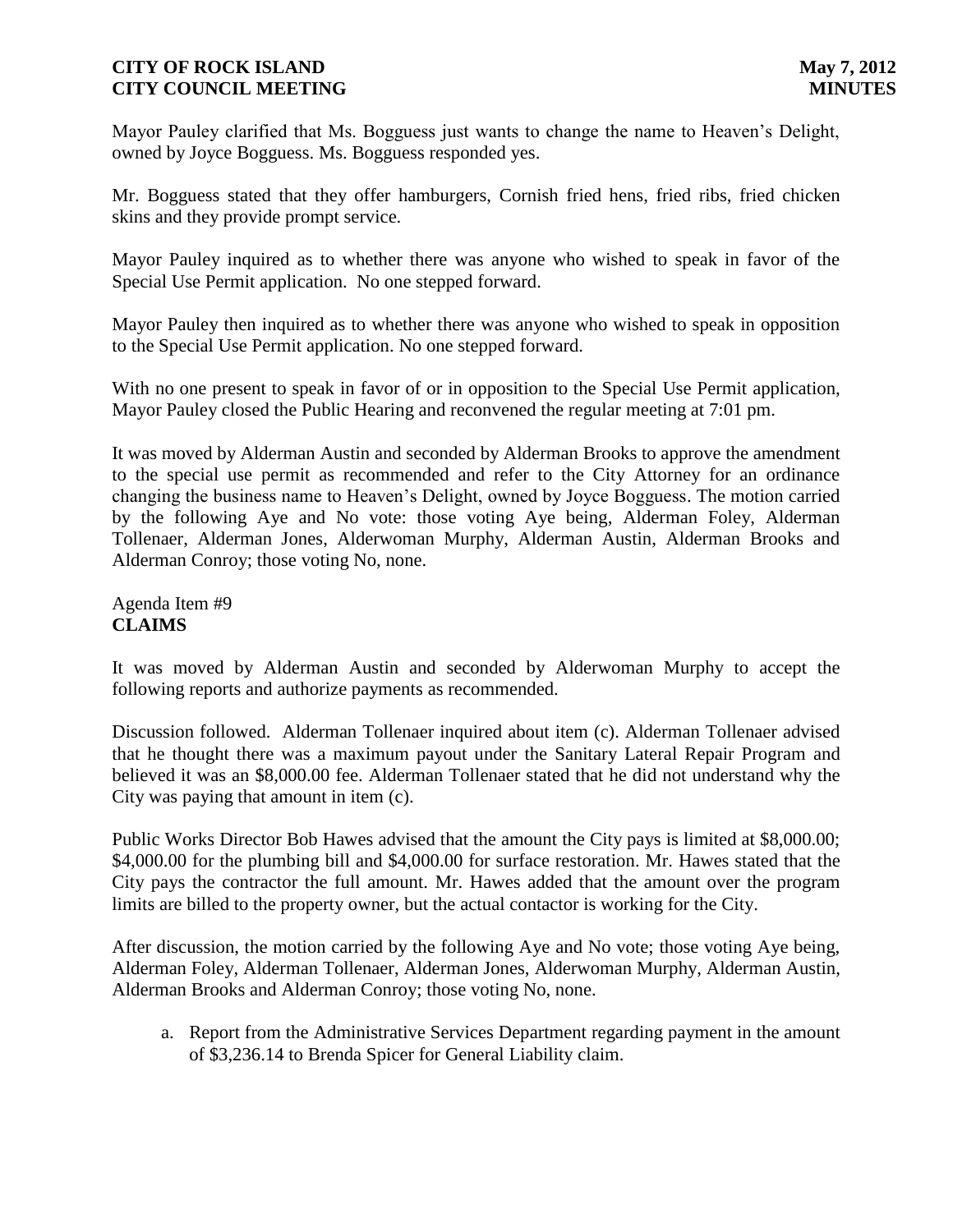- b. Report from the Administrative Services Department regarding payment in the amount of \$5,308.95 to Kutsunis and Weng for legal services rendered for the month of April.
- c. Report from the Public Works Department regarding payment in the amount of \$12,821.61 to Langman Construction for repairs made under the 2011 Sanitary Lateral Repair Program at 1407 24 ½ Street.
- d. Report from the Public Works Department regarding payment #7 in the amount of \$1,027,507.44 to Civil Constructors, Inc. for services provided for the Wet Weather Treatment System project.
- e. Report from the Public Works Department regarding payment #1 in the amount of \$174,680.82 to Langman Construction for services provided for the 2012 PCC Street Patching project.

#### Agenda Item #10

# **Claims for the weeks of April 20 through April 26 in the amount of \$1,386,655.43 and April 27 through May 3 in the amount of \$538,059.53**.

Alderman Conroy moved and Alderman Tollenaer seconded to allow the claims. The motion carried by the following Aye and No vote; those voting Aye being, Alderman Foley, Alderman Tollenaer, Alderman Jones, Alderwoman Murphy, Alderman Austin, Alderman Brooks and Alderman Conroy; those voting No, none.

#### Agenda Item #11 **Payroll for the weeks of April 16 through April 29 in the amount of \$1,336,714.15**.

It was moved by Alderman Conroy and seconded by Alderman Foley to allow the payroll. The motion carried by the following Aye and No vote; those voting Aye being, Alderman Foley, Alderman Tollenaer, Alderman Jones, Alderwoman Murphy, Alderman Austin, Alderman Brooks and Alderman Conroy; those voting No, none.

Agenda Item #12

## **Report from the Public Works Department regarding bids for the 2012 Sod Replacement Program, recommending the bid be awarded to Bush Sports Turf in the amount of \$23,550.00**.

Alderman Tollenaer moved and Alderwoman Murphy seconded to award the bid as recommended and authorize the City Manager to execute the contract documents. The motion carried by the following Aye and No vote; those voting Aye being, Alderman Foley, Alderman Tollenaer, Alderman Jones, Alderwoman Murphy, Alderman Austin, Alderman Brooks and Alderman Conroy; those voting No, none.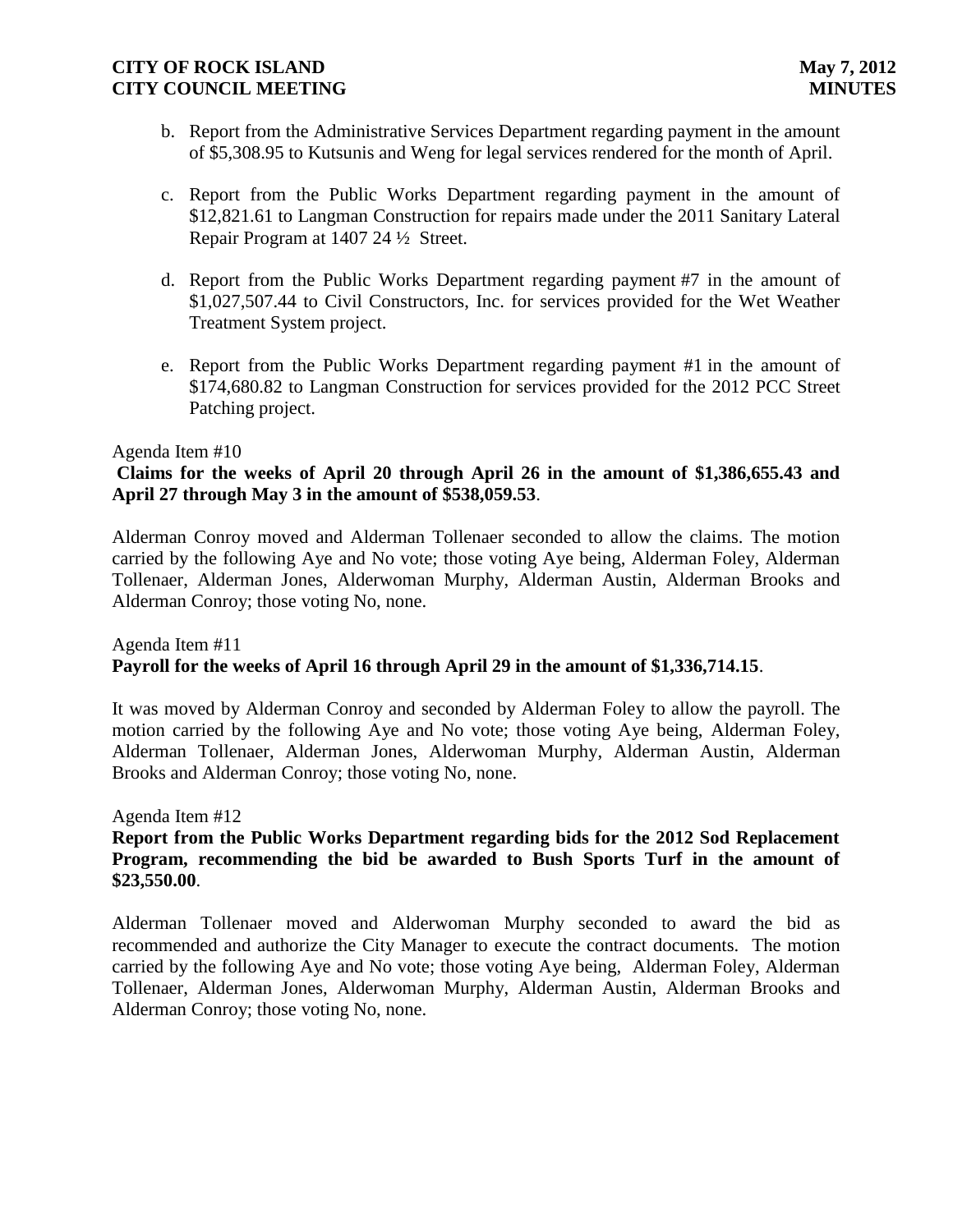#### Agenda Item #13

# **Report from the Public Works Department regarding bids for 24th Street Resurfacing from**  5<sup>th</sup> to 9<sup>th</sup> Avenue, recommending the bid be awarded to Valley Construction Company in **the amount of \$748,878.20.**

It was moved by Alderman Tollenaer and seconded by Alderman Foley to award the bid as recommended and authorize the City Manager to execute the contract documents. The motion carried by the following Aye and No vote; those voting Aye being, Alderman Foley, Alderman Tollenaer, Alderman Jones, Alderwoman Murphy, Alderman Austin, Alderman Brooks and Alderman Conroy; those voting No, none.

#### Agenda Item #14

# **Report from the City Attorney regarding a license agreement with Larry O Melia for construction of a retaining wall on public right-of-way at 2535 35th Avenue.**

Alderman Tollenaer moved and Alderman Foley seconded to approve the agreement as recommended, authorize the City Manager to execute the contract documents and require Mr. O Melia to pay the recording fees for the agreement. The motion carried by the following Aye and No vote; those voting Aye being, Alderman Foley, Alderman Tollenaer, Alderman Jones, Alderwoman Murphy, Alderman Austin, Alderman Brooks and Alderman Conroy; those voting No, none.

#### Agenda Item #15

# **Report from the Public Works Department regarding an amendment to the agreement with Symbiont for additional engineering services related to the proposed wet weather treatment system at the Mill Street wastewater treatment facility in the amount of \$387,000.00.**

It was moved by Alderman Jones and seconded by Alderwoman Murphy to approve the amendment as recommended and authorize the City Manager to execute the contract documents.

Discussion followed. Alderwoman Murphy inquired upon Public Works Director Bob Hawes to explain why this wasn't part of the original request.

Mr. Hawes advised that staff pulled it from the original agreement because it would be less expensive to do the design once they know the actual equipment and electronic components are there, and then they can design specifically for what is being installed rather than do a generic design.

After discussion, the motion carried by the following Aye and No vote; those voting Aye being, Alderman Foley, Alderman Tollenaer, Alderman Jones, Alderwoman Murphy, Alderman Austin, Alderman Brooks and Alderman Conroy; those voting No, none.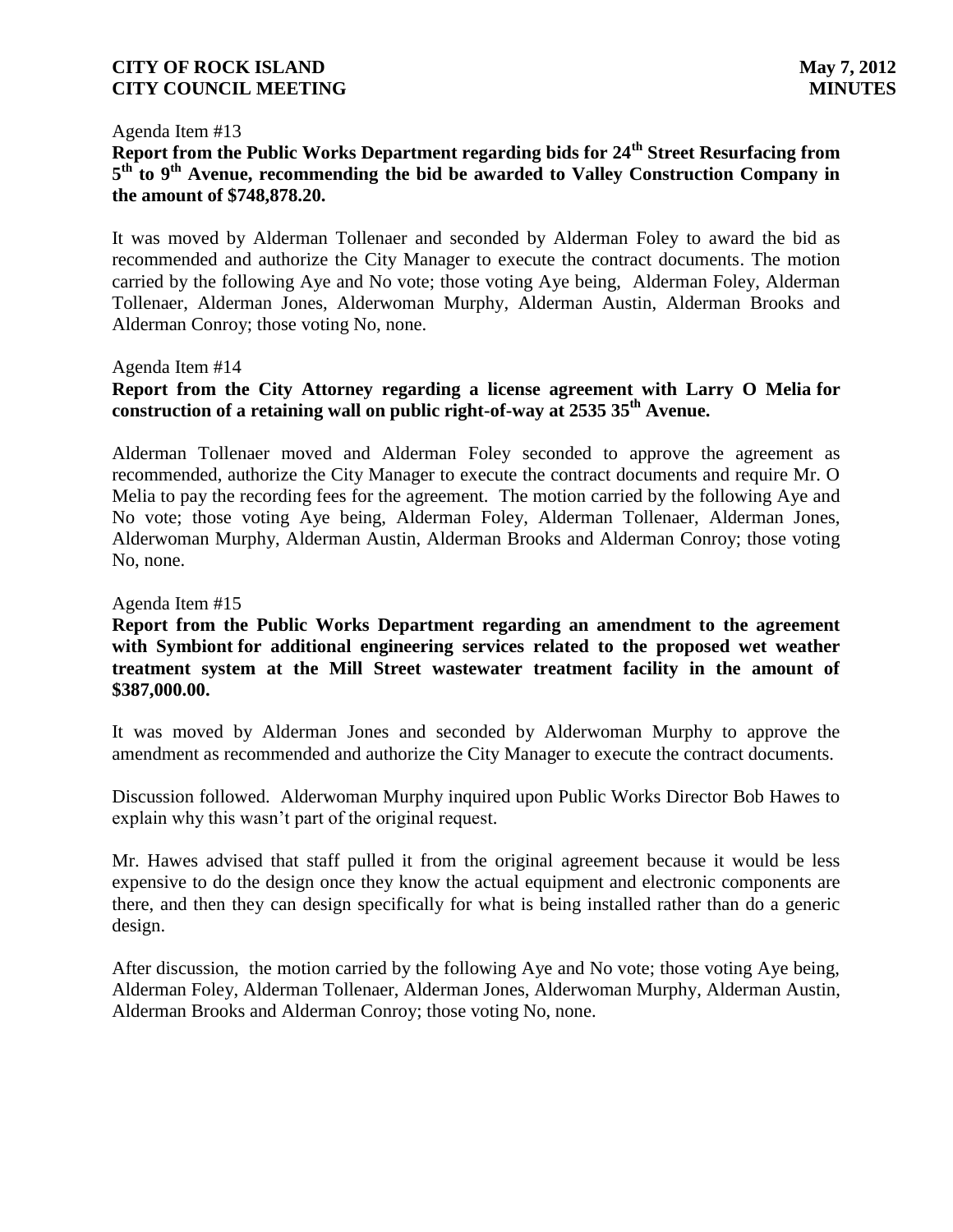#### Agenda Item #16

# **Report from the Public Works Department regarding an agreement with Missman, Inc. for professional services for the Ridgewood Business Park in the estimated amount of \$409,200.00.**

Alderman Conroy moved and Alderwoman Murphy seconded to approve the agreement as recommended and authorize the City Manager to execute the contract documents. The motion carried by the following Aye and No vote; those voting Aye being, Alderman Foley, Alderman Tollenaer, Alderman Jones, Alderwoman Murphy, Alderman Austin, Alderman Brooks and Alderman Conroy; those voting No, none.

#### Agenda Item #17

### **Report from the Administrative Services Department regarding annual utility bills and contract purchase orders as stated in the report for Fiscal Year 2012/2013.**

It was moved by Alderman Austin and seconded by Alderwoman Murphy to authorize the City Manager to to approve the requisitions as recommended. The motion carried by the following Aye and No vote; those voting Aye being, Alderman Foley, Alderman Tollenaer, Alderman Jones, Alderwoman Murphy, Alderman Austin, Alderman Brooks and Alderman Conroy; those voting No, none.

#### Agenda Item #18

### **Report from the Community and Economic Development Department regarding an appeal of the Preservation Commission's denial of a Certificate of Appropriateness to demolish Old Lincoln School at 2125 7th Avenue.**

Alderman Austin moved and Alderman Tollenaer seconded to approve a certificate of appropriateness to demolish Old Lincoln School as recommended.

Discussion followed.

Mayor Pauley inquired as to whether anyone wants to address this item. Mayor Pauley advised that this is different from the last time; all of the testimony has been incorporated into the records and now, whoever wants to address Council on this item, may only make a brief statement.

Mr. Larry Miller of 823 19<sup>th</sup> Street stepped forward. Mr. Miller stated that the school should be saved at all costs.

Ms. Diane Oestreich of 816 22<sup>nd</sup> Street stepped forward. Ms. Oestreich stated that she wanted to correct an error that was in the newspaper this morning. Ms. Oestreich advised that the Preservation Commission's motion to deny was basically due to the building still meeting the criteria for a landmark and that was the only reason. Ms. Oestreich explained that this is the process the Preservation Commission goes through with Preservation Ordinances.

Mr. Vince Thomas of 1000  $21<sup>st</sup>$  Street stepped forward. Mr. Thomas spoke in favor of keeping a national landmark and preserving it.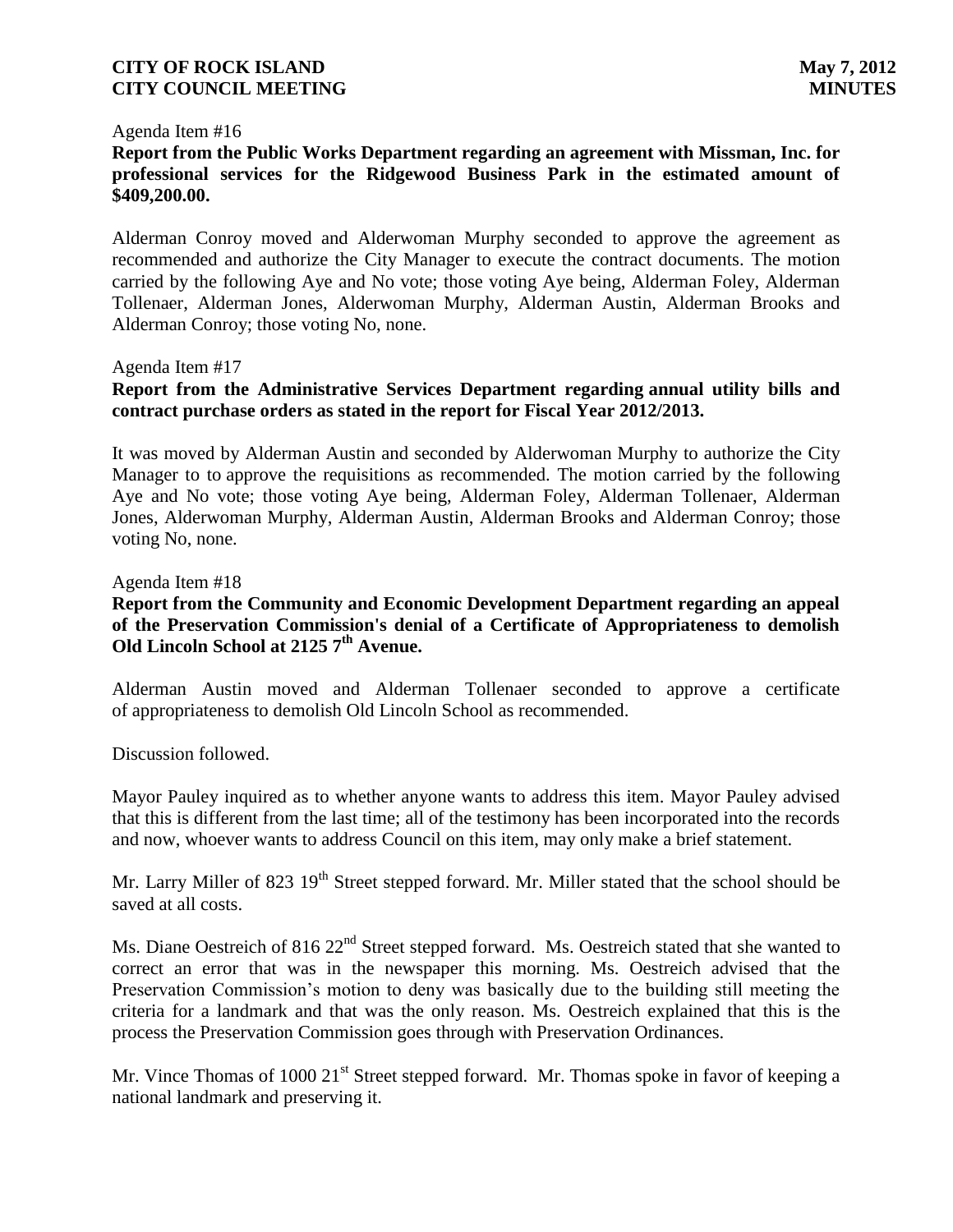Ms. Linda Anderson of 1718 21<sup>st</sup> Street stepped forward. Ms. Anderson spoke in favor of letting Old Lincoln School stand.

Mr. Joe Schuch of 14<sup>th</sup> Street West stepped forward. Mr. Schuch suggested putting a new roof on Old Lincoln School until the right person comes along to restore the building.

Alderman Jones stated that when the City purchased this building, there was a vision in mind. Alderman Jones stated that he didn't know if every feasible effort has been made in regards to Old Lincoln School. Alderman Jones advised that he would be listening to the Preservation Commission and the constituents and will be voting no.

After discussion, the motion carried by the following Aye and No vote; those voting Aye being, Alderman Foley, Alderman Tollenaer, Alderwoman Murphy, Alderman Austin, Alderman Brooks and Alderman Conroy; those voting No, Alderman Jones.

#### Agenda Item #19

# **Report from the Community and Economic Development Department regarding a request from OGAD Holdings LLC (for Subway Restaurants) for a Riverfront Corridor Overlay District site plan review for a proposed freestanding sign at 4110 Blackhawk Road.**

It was moved by Alderman Tollenaer and seconded by Alderman Conroy to approve the request with low level landscaping as recommended. The motion carried by the following Aye and No vote; those voting Aye being, Alderman Foley, Alderman Tollenaer, Alderman Jones, Alderwoman Murphy, Alderman Austin, Alderman Brooks and Alderman Conroy; those voting No, none.

#### Agenda Item #20

# **Report from the Community and Economic Development Department regarding the review of a three-lot minor final plat of Shah's Addition located at 4711 11th Street and 4715 11th Street**.

Alderman Tollenaer moved and Alderwoman Murphy seconded to approve the final plat with the requested variance as recommended. The motion carried by the following Aye and No vote; those voting Aye being, Alderman Foley, Alderman Tollenaer, Alderman Jones, Alderwoman Murphy, Alderman Austin, Alderman Brooks and Alderman Conroy; those voting No, none.

#### Agenda Item #21

**Report from the Community and Economic Development Department regarding a request from the Rock Island Center for Math and Science for an amendment to an approved site plan within a PUD (planned unit development) district for an internally lighted freestanding sign on the site at 2101 16th Avenue**.

It was moved by Alderman Jones and seconded by Alderwoman Murphy to approve the request with the sign height variance as recommended, subject to the sign being set on a timer to turn off at 9:00 pm. The motion carried by the following Aye and No vote; those voting Aye being,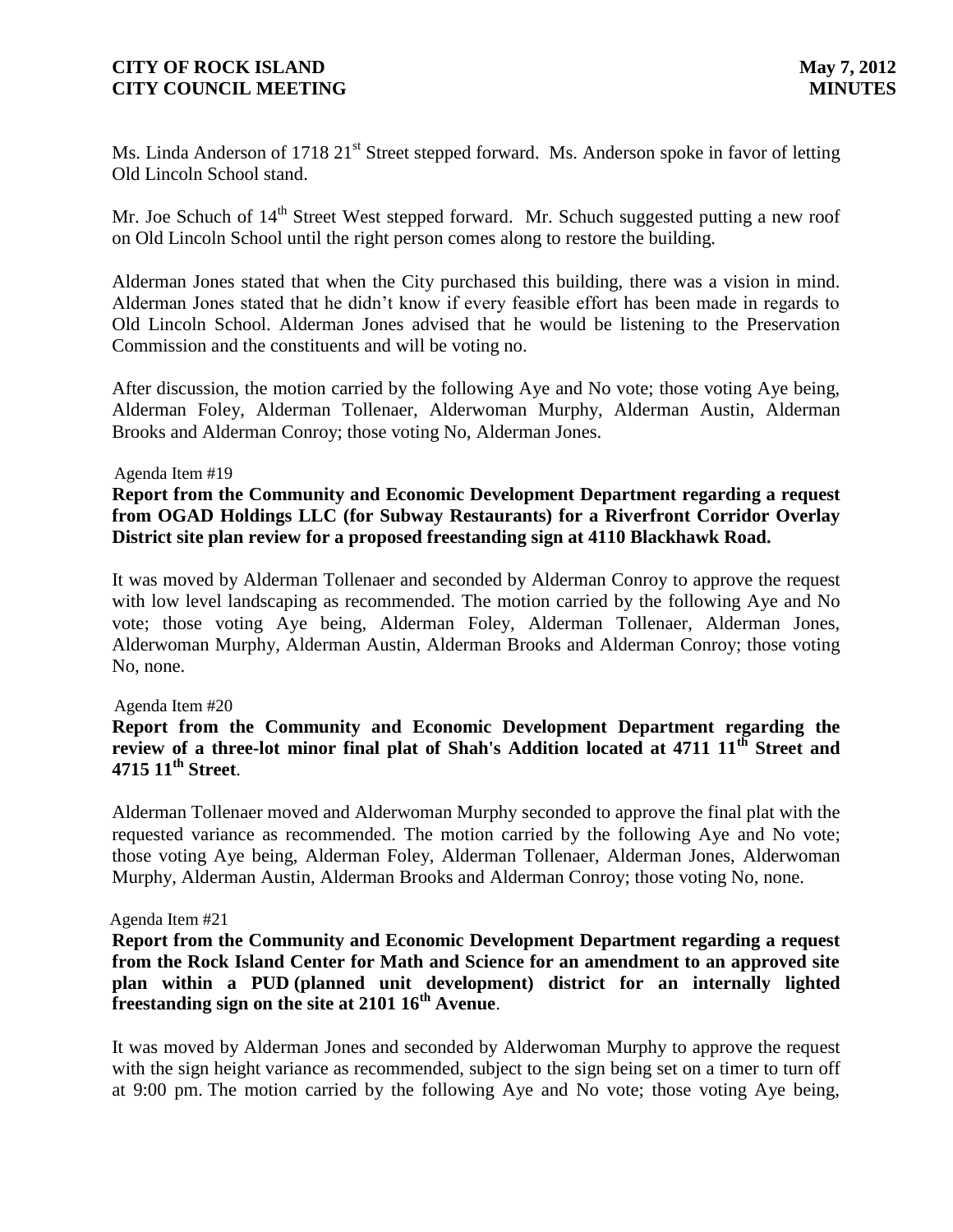Alderman Foley, Alderman Tollenaer, Alderman Jones, Alderwoman Murphy, Alderman Austin, Alderman Brooks and Alderman Conroy; those voting No, none.

#### Agenda Item #22

### **Report from the Community and Economic Development Department regarding a request for a correction in a legal description error for a 1978 alley right-of-way vacation ordinance for a segment of 9 ½ Street south of 29th Avenue**.

Alderman Foley moved and Alderwoman Murphy seconded to approve the request as recommended and refer to the City Attorney for an ordinance vacating the 40' by 50' segment of 9½ Street as identified in the report. The motion carried by the following Aye and No vote; those voting Aye being, Alderman Foley, Alderman Tollenaer, Alderman Jones, Alderwoman Murphy, Alderman Austin, Alderman Brooks and Alderman Conroy; those voting No, none.

#### Agenda Item #23

## **Report from the City Clerk regarding a request from Martinis on the Rock to hold live entertainment outside on Friday and Saturday nights beginning in the latter part of May 2012 through April 30, 2013**.

It was moved by Alderwoman Murphy and seconded by Alderman Foley to approve the request as recommended, subject to complying with all liquor license regulations and subject to being closed down early if noise complaints are received.

Alderman Tollenaer commented that people will be able to listen to music in the rain. Alderman Tollenaer stated that Martinis has put a pavilion up and it will promote the outside experience in a rainstorm.

Alderman Austin stated that he lives more than 75 feet from the establishment and there was a time when he could hear the music. Alderman Austin stated that he had talked to the owner and the owner is very responsible and responsive.

After comments, the motion carried by the following Aye and No vote; those voting Aye being, Alderman Foley, Alderman Tollenaer, Alderman Jones, Alderwoman Murphy, Alderman Austin, Alderman Brooks and Alderman Conroy; those voting No, none.

#### Agenda Item #24

# **Report from the City Clerk regarding a Plaza activity event application from Malarkey's to hold a concert performance on Thursday, July 19, 2012 from 7:00 pm to 12:30 am.**

Alderman Jones moved and Alderman Tollenaer seconded to approve the event as recommended, subject to complying with all liquor and Plaza regulations.

Discussion followed. Alderwoman Murphy stated that she was concerned that this event will take place on a week night; there are residents living in this vibrant neighborhood.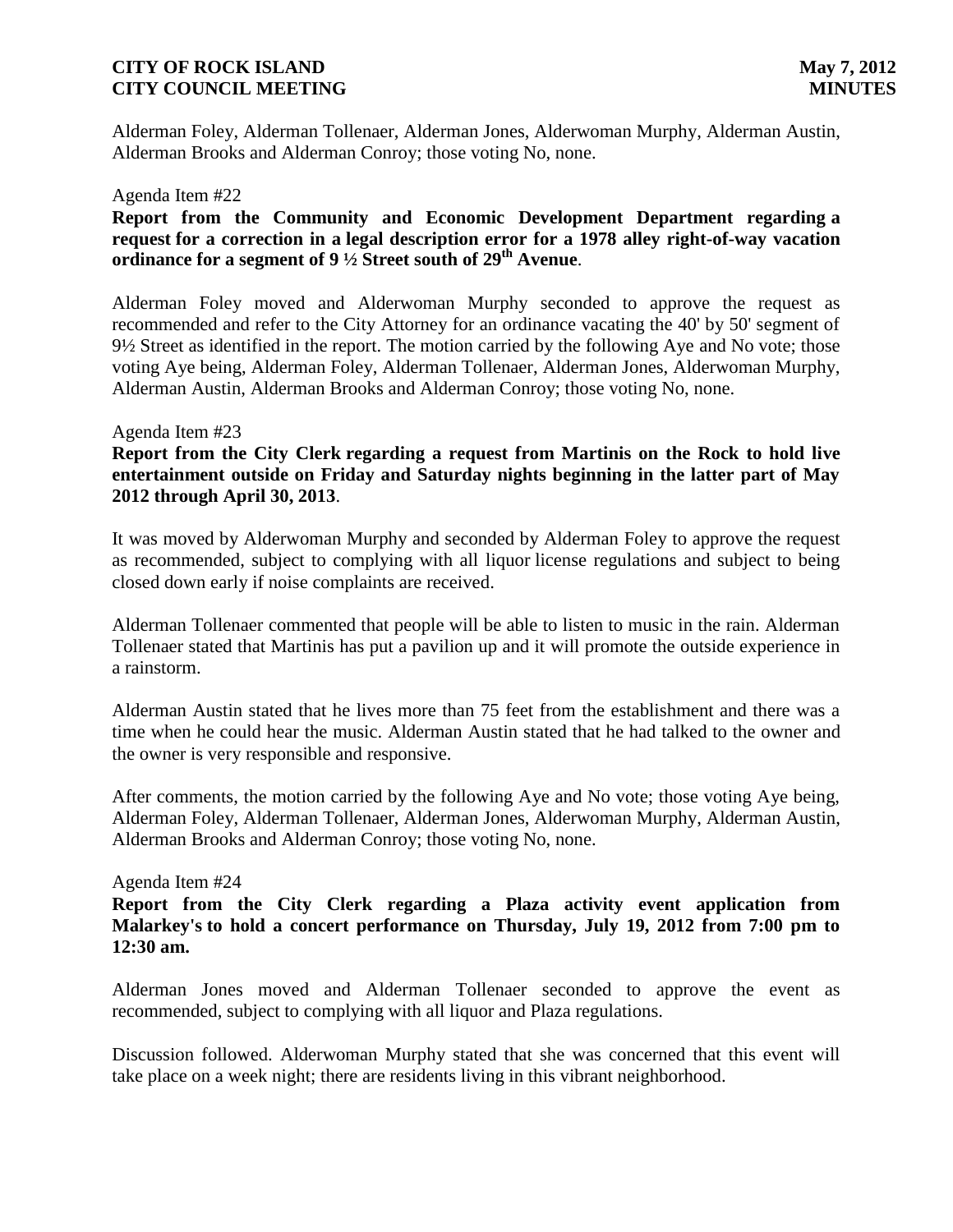Alderwoman Murphy inquired upon Don Davison, owner of Malarkey's as to whether the ending time of this event (12:30 am) could be moved up a little bit.

Don Davison of 1814 56<sup>th</sup> Street Court in Moline stepped forward. Mr. Davison stated that he was aware of that and was not opposed to moving the time up. Mr. Davison advised that the event could start at 9:00 pm and be over by 10:30 pm, 11:00 pm or 11:30 pm. Mr. Davison explained that this is a pass through day by the performer and that is why the event is on a weekday. Mr. Davison added that this is a major performing artist; this will bring a lot of business to the Downtown.

Alderwoman Murphy inquired as to whether Mr. Davison could have the music end by 11:30 pm. Mr. Davison responded yes.

Alderwoman Murphy stated that she would not amend the motion, but would hold Mr. Davison to his word. Alderwoman Murphy added that the City has to think of the people living in the Downtown area.

After discussion, the motion carried by the following Aye and No vote; those voting Aye being, Alderman Foley, Alderman Tollenaer, Alderman Jones, Alderwoman Murphy, Alderman Austin, Alderman Brooks and Alderman Conroy; those voting No, none.

#### Agenda Item #25

## **Report from the City Clerk regarding a Plaza activity event application from Steve's Old Time Tap to host an Irish Family Festival on Saturday, August 25, 2012 from noon to 10:00 pm.**

It was moved by Alderman Conroy to approve the event as recommended, subject to complying with all liquor license regulations and to waive the fees associated with closing the street. Alderman Foley seconded.

Alderman Conroy advised that he motioned to waive the fees because this is also a fundraiser for an organization.

After comments, the motion carried by the following Aye and No vote; those voting Aye being, Alderman Foley, Alderman Tollenaer, Alderman Jones, Alderwoman Murphy, Alderman Austin, Alderman Brooks and Alderman Conroy; those voting No, none.

#### Agenda Item #26 **Other Business**

No one signed up to address Council to speak on a topic.

Alderman Austin stated that it is time again for the Citizen of the Year nominations. Alderman Austin indicated that there are eight categories, which include; Business, Professional, Youth, City Employee, Education, Organization and Individual, and there is also an Honorary category in which a person does not live in the City, but where the impact they have made on Rock Island